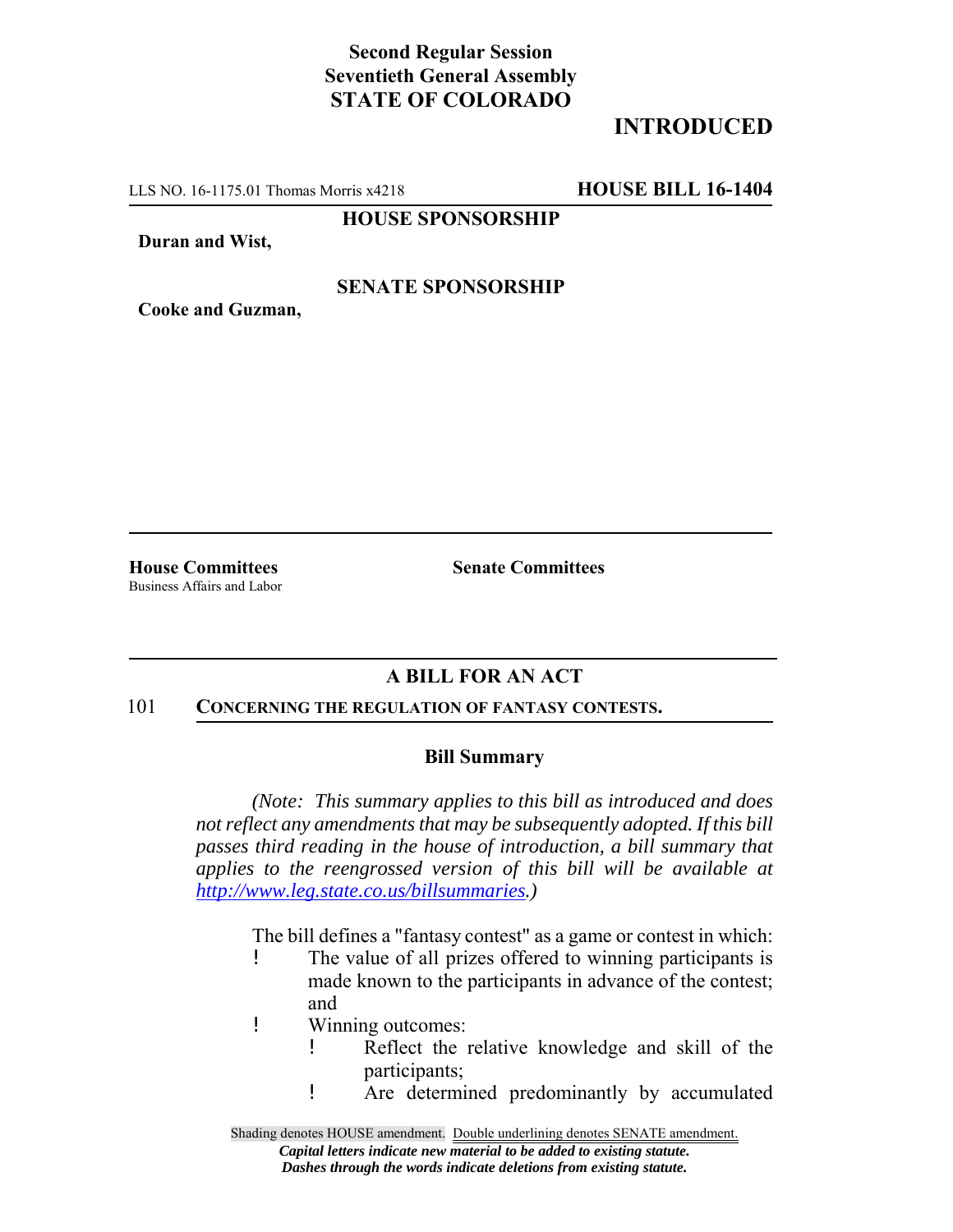statistical results of the performance of athletes in fully completed sporting events; and

! Are not based on randomized or historical events or on the score, point spread, or any performance of any single actual sports team or combination of such teams or solely on any single performance of an individual athlete in any single actual sporting event.

University, college, high school, and youth sporting events are excluded from fantasy contests.

A person must be licensed by the newly created office of fantasy contests in the department of regulatory agencies to be able to offer to conduct a fantasy contest. Fantasy contests may be conducted by a fantasy contest operator at licensed gaming establishments, class B horse racing tracks, and at a licensed facility at which pari-mutuel wagering may occur.

A licensed fantasy contest operator must:

- ! Submit to a fingerprint-based criminal history record check in connection with initial licensure;
- ! Not use a device that replicates or qualifies as limited gaming;
- ! Contract with a third party to annually perform an independent audit to ensure compliance and submit the results of the audit to the office; and
- ! Keep daily records of its operations and maintain the records for at least 3 years.

A fantasy contest operator who violates the act is subject to a civil penalty of not more than \$1,000 for each violation.

| $\mathbf{1}$   | Be it enacted by the General Assembly of the State of Colorado:     |
|----------------|---------------------------------------------------------------------|
| 2              | <b>SECTION 1.</b> In Colorado Revised Statutes, add article 15.5 to |
| 3              | title 12 as follows:                                                |
| $\overline{4}$ | <b>ARTICLE 15.5</b>                                                 |
| 5              | <b>Fantasy Contests</b>                                             |
| 6              | 12-15.5-101. Short title. THE SHORT TITLE OF THIS ARTICLE IS        |
| 7              | THE "FANTASY CONTESTS ACT".                                         |
| 8              | 12-15.5-102. Definitions. AS USED IN THIS ARTICLE, UNLESS THE       |
| 9              | <b>CONTEXT OTHERWISE REQUIRES:</b>                                  |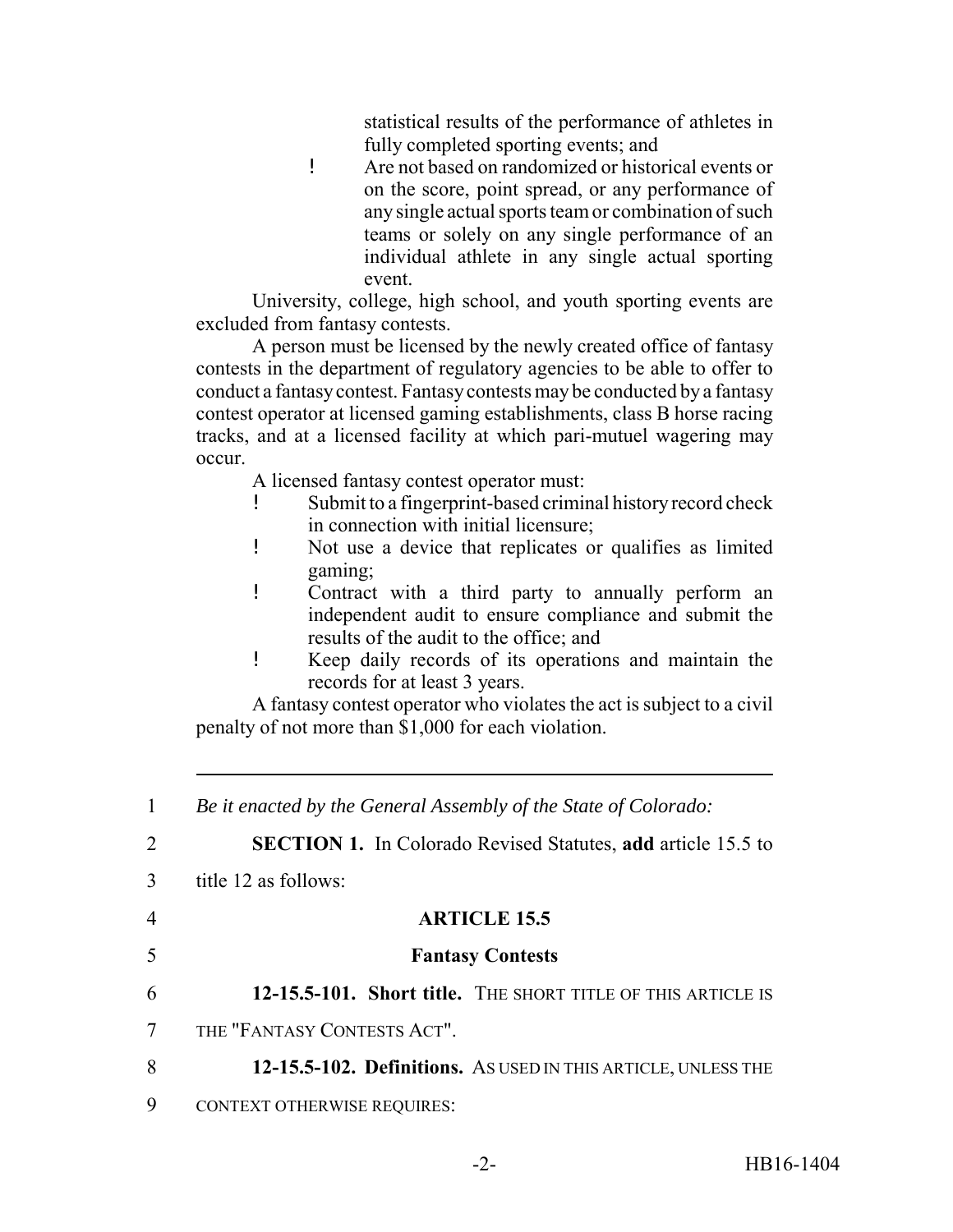(1) "CONFIDENTIAL INFORMATION" MEANS INFORMATION RELATED TO THE PLAY OF A FANTASY CONTEST BY FANTASY CONTEST PLAYERS OBTAINED AS A RESULT OF OR BY VIRTUE OF A PERSON'S EMPLOYMENT.

(2) "DIRECTOR" MEANS THE DIRECTOR OF THE OFFICE.

 (3) "ENTRY FEE" MEANS CASH OR CASH EQUIVALENTS THAT ARE REQUIRED TO BE PAID BY A FANTASY CONTEST PLAYER TO A FANTASY CONTEST OPERATOR IN ORDER TO PARTICIPATE IN A FANTASY CONTEST.

 (4) "FANTASY CONTEST" MEANS A FANTASY OR SIMULATED GAME OR CONTEST IN WHICH:

 (a) THE VALUE OF ALL PRIZES AND AWARDS OFFERED TO WINNING PARTICIPANTS IS ESTABLISHED AND MADE KNOWN TO THE PARTICIPANTS 12 IN ADVANCE OF THE CONTEST;

 (b) ALL WINNING OUTCOMES REFLECT THE RELATIVE KNOWLEDGE AND SKILL OF THE PARTICIPANTS AND ARE DETERMINED PREDOMINANTLY BY ACCUMULATED STATISTICAL RESULTS OF THE PERFORMANCE OF ATHLETES IN FULLY COMPLETED SPORTING EVENTS; EXCEPT THAT A SPORTING EVENT THAT HAS BEEN CALLED OR SUSPENDED DUE TO WEATHER OR ANY OTHER NATURAL OR UNFORSEEN EVENT IS CONSIDERED FULLY COMPLETED; AND

**(c) WINNING OUTCOMES ARE NOT BASED ON RANDOMIZED OR**  HISTORICAL EVENTS OR ON THE SCORE, POINT SPREAD, OR ANY PERFORMANCE OF ANY SINGLE ACTUAL SPORTS TEAM OR COMBINATION OF SUCH TEAMS OR SOLELY ON ANY SINGLE PERFORMANCE OF AN INDIVIDUAL ATHLETE IN ANY SINGLE ACTUAL SPORTING EVENT.

 (5) "FANTASY CONTEST OPERATOR" MEANS A PERSON OR ENTITY THAT OFFERS FANTASY CONTESTS WITH AN ENTRY FEE FOR A CASH PRIZE 27 TO MEMBERS OF THE PUBLIC.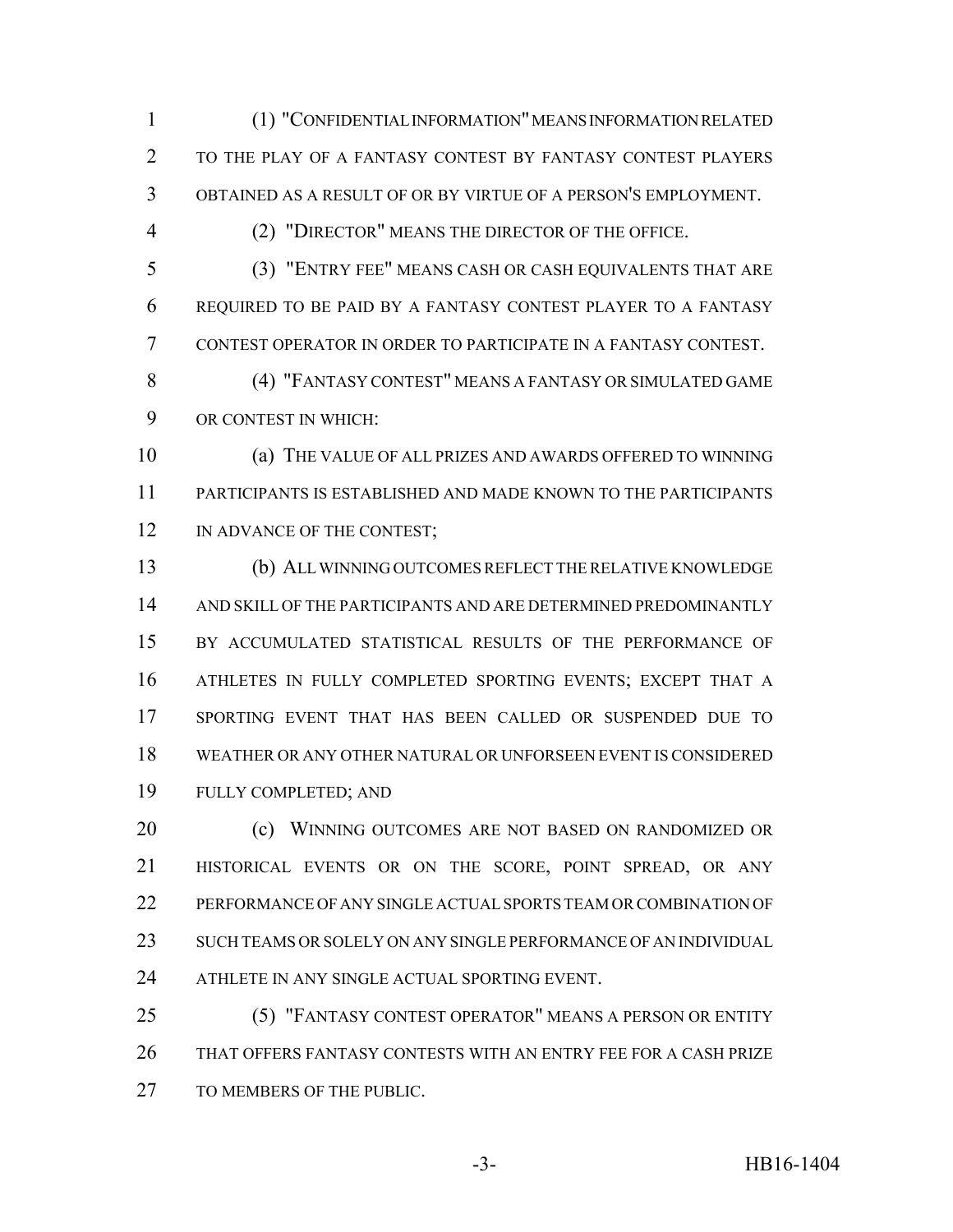(6) "FANTASY CONTEST PLAYER" MEANS A PERSON WHO PARTICIPATES IN A FANTASY CONTEST OFFERED BY A FANTASY CONTEST OPERATOR.

 (7) "OFFICE" MEANS THE OFFICE OF FANTASY CONTESTS CREATED IN SECTION 12-15.5-103.

 **12-15.5-103. Office of fantasy contests - creation - powers and duties - director - rules.** (1) THERE IS HEREBY CREATED, WITHIN THE DIVISION OF PROFESSIONS AND OCCUPATIONS IN THE DEPARTMENT OF REGULATORY AGENCIES, THE OFFICE OF FANTASY CONTESTS. THE OFFICE SHALL EXERCISE ITS POWERS AND PERFORM ITS DUTIES AND FUNCTIONS UNDER THE DIRECTOR OF THE DIVISION OF PROFESSIONS AND OCCUPATIONS AS IF THE OFFICE WERE TRANSFERRED TO THE DIRECTOR OF THE DIVISION OF PROFESSIONS AND OCCUPATIONS BY A **TYPE 2** TRANSFER AS THAT TERM IS DEFINED IN SECTION 24-1-105, C.R.S. THE DIRECTOR OF THE DIVISION OF PROFESSIONS AND OCCUPATIONS SHALL APPOINT THE DIRECTOR OF THE OFFICE.

 (2) THE DIRECTOR SHALL PROMULGATE REASONABLE RULES FOR THE IDENTIFICATION, LICENSING, AND FINGERPRINTING OF APPLICANTS AND FOR THE CONDUCTING AND OPERATING OF FANTASY CONTESTS 20 OFFERED TO PERSONS IN THIS STATE.

 (3) THE DIRECTOR MAY ADMINISTER OATHS, TAKE AFFIRMATIONS OF WITNESSES, AND ISSUE SUBPOENAS TO COMPEL THE ATTENDANCE OF WITNESSES AND THE PRODUCTION OF ALL RELEVANT PAPERS, BOOKS, RECORDS, DOCUMENTARY EVIDENCE, AND MATERIALS IN ANY HEARING, INVESTIGATION, ACCUSATION, OR OTHER MATTER COMING BEFORE THE DIRECTOR PURSUANT TO THIS ARTICLE. THE DIRECTOR MAY APPOINT AN ADMINISTRATIVE LAW JUDGE PURSUANT TO PART 10 OF ARTICLE 30 OF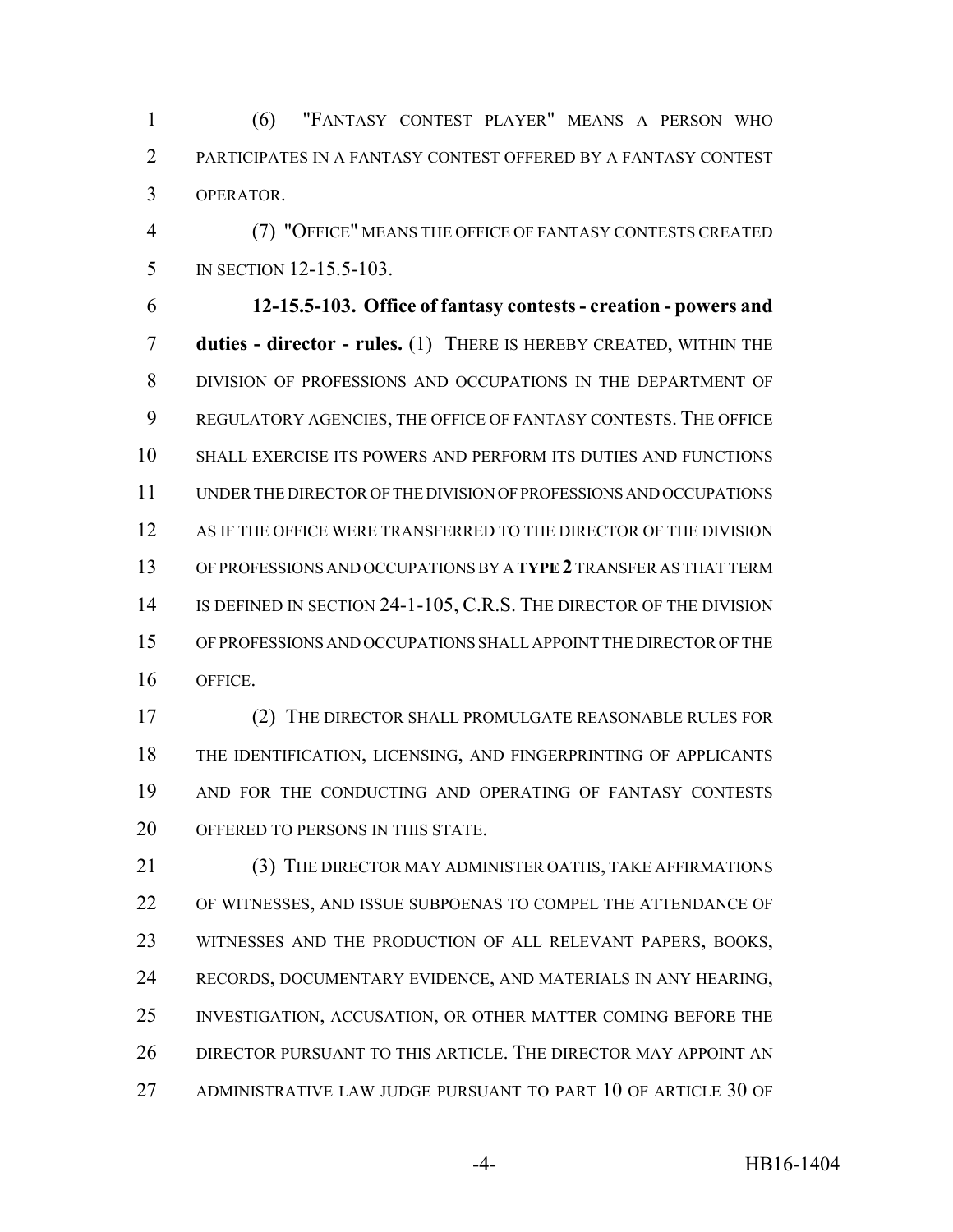TITLE 24,C.R.S., TO TAKE EVIDENCE AND TO MAKE FINDINGS AND REPORT 2 THEM TO THE DIRECTOR.

 **12-15.5-104. Licensing.** (1) A PERSON SHALL NOT OPERATE OR OFFER TO OPERATE A FANTASY CONTEST UNLESS THE PERSON IS LICENSED AS A FANTASY CONTEST OPERATOR BY THE OFFICE. THE INITIAL LICENSE APPLICATION FEE IS \_\_\_\_\_\_ AND THE ANNUAL LICENSE RENEWAL FEE IS **A FANTASY CONTEST OPERATOR IS EXEMPT FROM PAYING THE**  ANNUAL LICENSE FEE IF LESS THAN SEVEN THOUSAND FIVE HUNDRED FANTASY CONTEST PLAYERS RESIDING WITHIN THIS STATE PARTICIPATE IN THE FANTASY CONTEST OPERATOR'S FANTASY CONTESTS.

 (2) APPLICATIONS FOR LICENSURE AS A FANTASY CONTEST OPERATOR MUST:

 (a) BE VERIFIED BY THE OATH OR AFFIRMATION OF SUCH PERSON 14 OR PERSONS AS THE OFFICE MAY PRESCRIBE;

 (b) BE MADE TO THE OFFICE ON FORMS PREPARED AND FURNISHED BY THE OFFICE; AND

 (c) SET FORTH SUCH INFORMATION AS THE OFFICE MAY REQUIRE TO ENABLE THE OFFICE TO DETERMINE WHETHER AN APPLICANT MEETS THE REQUIREMENTS FOR LICENSURE UNDER THIS ARTICLE. THE INFORMATION MUST INCLUDE:

**(I) THE NAME AND ADDRESS OF THE APPLICANT; AND** 

 (II) IF A PARTNERSHIP, THE NAMES AND ADDRESSES OF ALL OF THE PARTNERS, AND IF A CORPORATION, ASSOCIATION, OR OTHER ORGANIZATION, THE NAMES AND ADDRESSES OF THE PRESIDENT, VICE PRESIDENT, SECRETARY, AND MANAGING OFFICER, TOGETHER WITH ALL OTHER INFORMATION DEEMED NECESSARY BY THE OFFICE.

(3) AN APPLICANT IS NOT ELIGIBLE FOR LICENSURE AS A FANTASY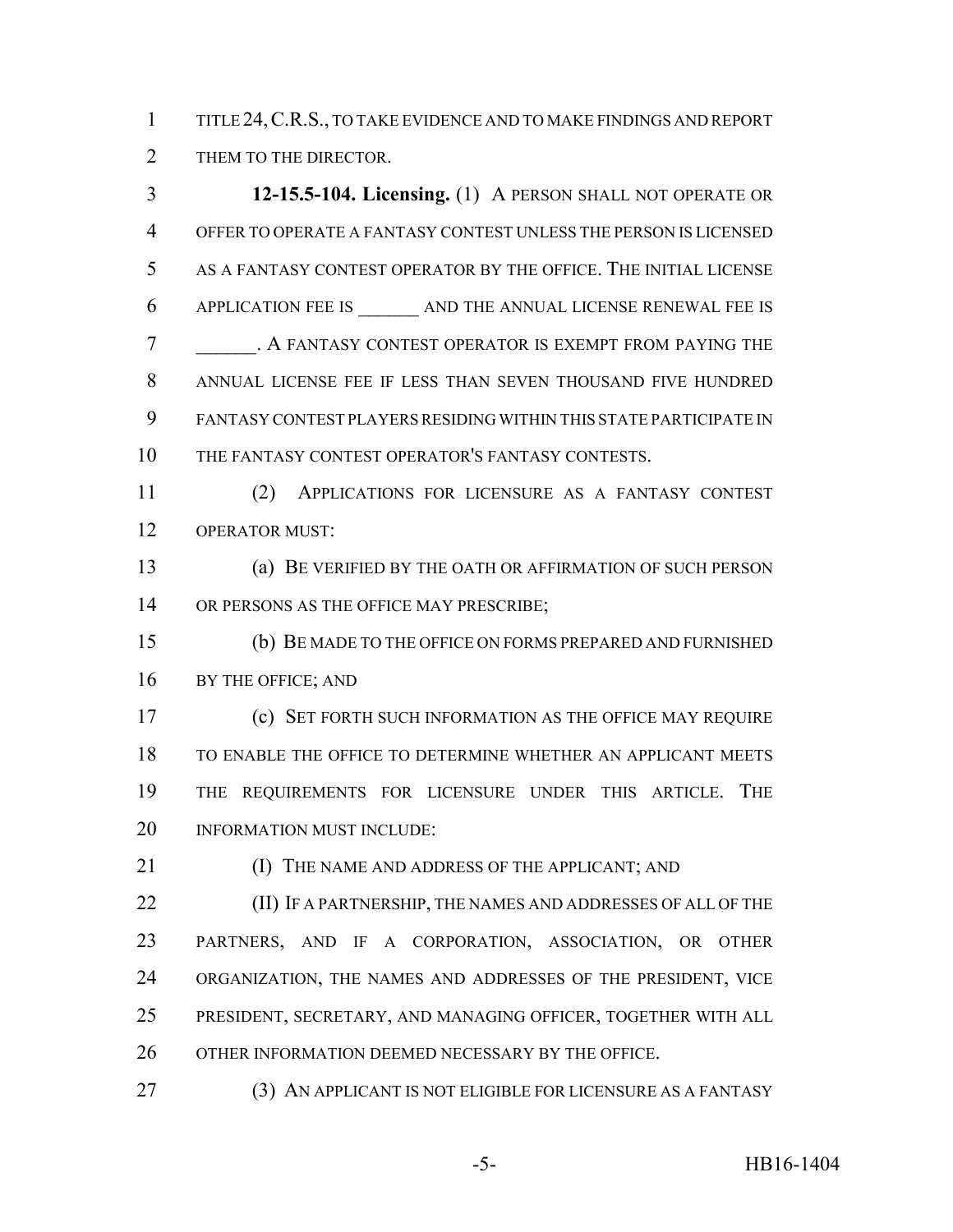CONTEST OPERATOR OR LICENSURE RENEWAL IF ANY OF THE FOLLOWING HAS BEEN CONVICTED OF OR HAS ENTERED A PLEA OF NOLO CONTENDERE OR GUILTY TO A FELONY:

 (a) THE APPLICANT OR ANY OF ITS OFFICERS, DIRECTORS, OR GENERAL PARTNERS; OR

 (b) ANY STOCKHOLDER, LIMITED PARTNER, OR OTHER PERSON HAVING A FINANCIAL OR EQUITY INTEREST OF FIVE PERCENT OR GREATER IN THE APPLICANT.

 (4) WITH THE SUBMISSION OF AN APPLICATION FOR A LICENSE GRANTED PURSUANT TO THIS SECTION, EACH APPLICANT SHALL SUBMIT A COMPLETE SET OF HIS OR HER FINGERPRINTS TO THE OFFICE. THE OFFICE SHALL SUBMIT THE FINGERPRINTS TO THE COLORADO BUREAU OF INVESTIGATION FOR THE PURPOSE OF CONDUCTING FINGERPRINT-BASED CRIMINAL HISTORY RECORD CHECKS. THE COLORADO BUREAU OF INVESTIGATION SHALL FORWARD THE FINGERPRINTS TO THE FEDERAL BUREAU OF INVESTIGATION FOR THE PURPOSE OF CONDUCTING FINGERPRINT-BASED CRIMINAL HISTORY RECORD CHECKS. THE OFFICE MAY ACQUIRE A NAME-BASED CRIMINAL HISTORY RECORD CHECK FOR AN APPLICANT OR A LICENSE HOLDER WHO HAS TWICE SUBMITTED TO A FINGERPRINT-BASED CRIMINAL HISTORY RECORD CHECK AND WHOSE FINGERPRINTS ARE UNCLASSIFIABLE.AN APPLICANT WHO HAS PREVIOUSLY SUBMITTED FINGERPRINTS FOR STATE OR LOCAL LICENSING PURPOSES MAY REQUEST THE USE OF THE FINGERPRINTS ON FILE. THE OFFICE SHALL USE THE INFORMATION RESULTING FROM THE FINGERPRINT-BASED CRIMINAL HISTORY RECORD CHECK TO INVESTIGATE AND DETERMINE WHETHER AN 26 APPLICANT IS QUALIFIED TO HOLD A LICENSE PURSUANT TO THIS SECTION. 27 THE OFFICE MAY VERIFY THE INFORMATION AN APPLICANT IS REQUIRED TO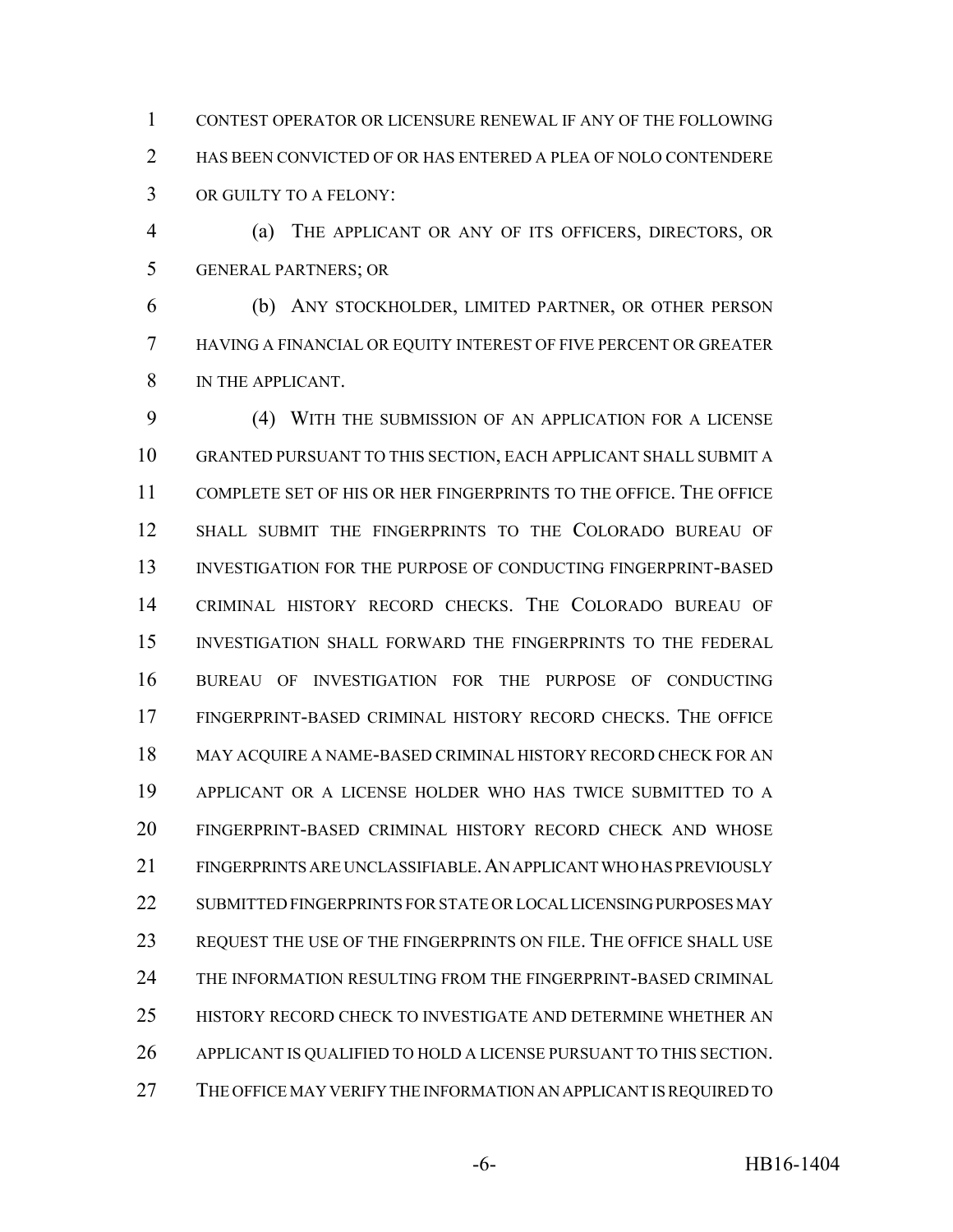SUBMIT. THE APPLICANT SHALL PAY THE COSTS ASSOCIATED WITH THE FINGERPRINT-BASED CRIMINAL HISTORY RECORD CHECK TO THE COLORADO BUREAU OF INVESTIGATION.

 (5) A FANTASY CONTEST OPERATOR SHALL NOT CONDUCT, OPERATE, OR OFFER A FANTASY CONTEST THAT:

(a) UTILIZES:

 (I) VIDEO OR MECHANICAL REELS OR SYMBOLS OR ANY OTHER DEPICTIONS OF SLOT MACHINES, POKER, BLACKJACK, CRAPS, OR ROULETTE; OR

 (II) ANY DEVICE THAT QUALIFIES AS OR REPLICATES GAMES THAT CONSTITUTE LIMITED GAMING UNDER SECTION 9 OF ARTICLE XVIII OF THE COLORADO CONSTITUTION; OR

 (b) INCLUDES A UNIVERSITY, COLLEGE, HIGH SCHOOL, OR YOUTH SPORTING EVENT.

 **12-15.5-105. Consumer protections.** (1) A FANTASY CONTEST OPERATOR SHALL IMPLEMENT COMMERCIALLY REASONABLE PROCEDURES FOR FANTASY CONTESTS WITH AN ENTRY FEE, WHICH PROCEDURES ARE DESIGNED TO:

 (a) PREVENT EMPLOYEES OF THE FANTASY CONTEST OPERATOR, AND RELATIVES LIVING IN THE SAME HOUSEHOLD AS SUCH EMPLOYEES, 21 FROM COMPETING IN ANY FANTASY CONTESTS OFFERED BY ANY FANTASY 22 CONTEST OPERATOR IN WHICH THE OPERATOR OFFERS A CASH PRIZE;

 (b) PREVENT SHARING OF CONFIDENTIAL INFORMATION THAT COULD AFFECT SUCH FANTASY CONTEST PLAY WITH THIRD PARTIES UNTIL THE INFORMATION IS MADE PUBLICLY AVAILABLE;

 (c) PREVENT THE FANTASY CONTEST OPERATOR FROM 27 PARTICIPATING IN SUCH A FANTASY GAME HE OR SHE OFFERS;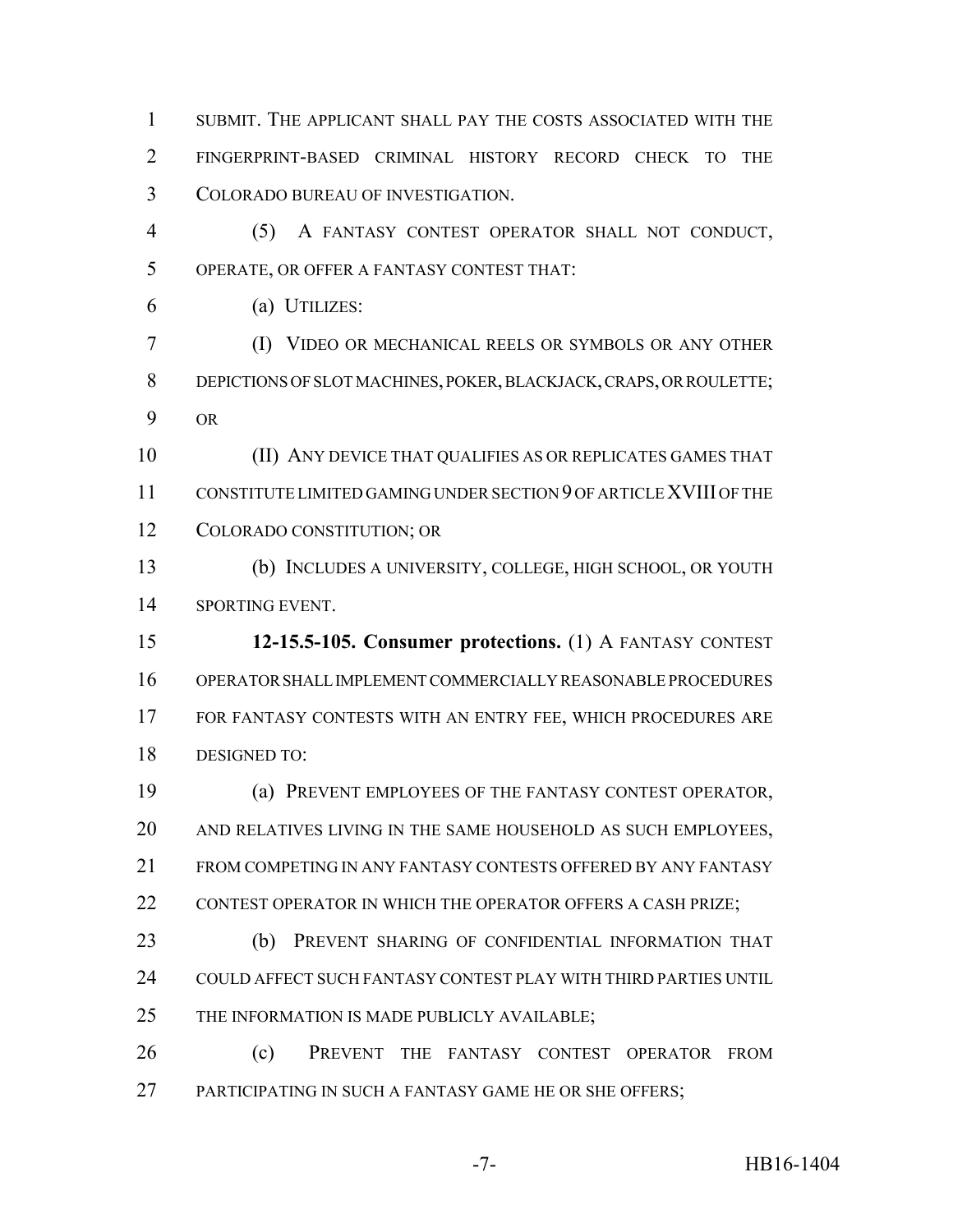(d) VERIFY THAT A FANTASY CONTEST PLAYER IN SUCH A FANTASY CONTEST IS EIGHTEEN YEARS OF AGE OR OLDER;

 (e) ENSURE THAT INDIVIDUALS WHO PARTICIPATE OR OFFICIATE IN A GAME OR CONTEST THAT IS THE SUBJECT OF SUCH A FANTASY CONTEST WILL BE RESTRICTED FROM ENTERING SUCH A FANTASY CONTEST THAT IS DETERMINED, IN WHOLE OR IN PART, ON THE ACCUMULATED STATISTICAL RESULTS OF A TEAM OF INDIVIDUALS IN THE GAME OR CONTEST IN WHICH THEY ARE A PLAYER OR OFFICIAL;

 (f) ALLOW INDIVIDUALS TO RESTRICT THEMSELVES FROM ENTERING SUCH A FANTASY CONTEST UPON REQUEST AND PROVIDE REASONABLE STEPS TO PREVENT THE PERSON FROM ENTERING SUCH 12 FANTASY CONTESTS OFFERED BY THE FANTASY CONTEST OPERATOR;

 (g) DISCLOSE THE NUMBER OF ENTRIES THAT A FANTASY CONTEST PLAYER MAY SUBMIT TO EACH SUCH FANTASY CONTEST AND PROVIDE REASONABLE STEPS TO PREVENT PLAYERS FROM SUBMITTING MORE THAN THE ALLOWABLE NUMBER;

 (h) SEGREGATE FANTASY CONTEST PLAYER FUNDS FROM OPERATIONAL FUNDS AND MAINTAIN A RESERVE IN THE FORM OF CASH, CASH EQUIVALENTS, AN IRREVOCABLE LETTER OF CREDIT, A BOND, OR A COMBINATION THEREOF, IN THE AMOUNT OF THE DEPOSITS MADE TO THE ACCOUNTS OF FANTASY CONTEST PLAYERS FOR THE BENEFIT AND 22 PROTECTION OF THE FUNDS HELD IN SUCH ACCOUNTS.

 (2) A FANTASY CONTEST OPERATOR OFFERING FANTASY CONTESTS 24 IN THIS STATE SHALL:

 (a) CONTRACT WITH A THIRD PARTY TO ANNUALLY PERFORM AN INDEPENDENT AUDIT, CONSISTENT WITH THE STANDARDS ESTABLISHED BY THE PUBLIC COMPANY ACCOUNTING OVERSIGHT BOARD, TO ENSURE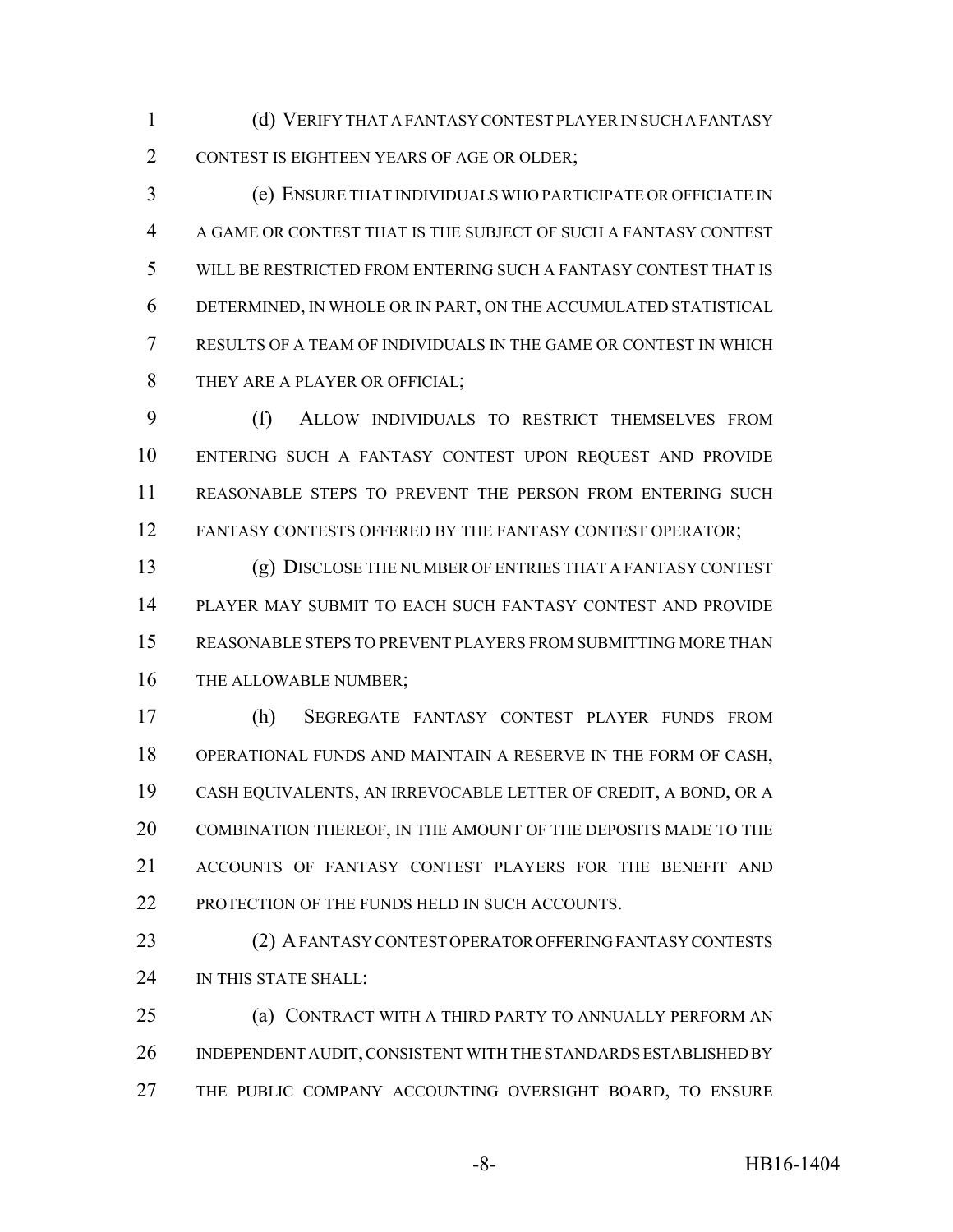COMPLIANCE WITH THIS ARTICLE; AND

(b) SUBMIT THE RESULTS OF THE AUDIT TO THE OFFICE.

 **12-15.5-106. Duty to maintain records.** EACH FANTASY CONTEST OPERATOR SHALL KEEP DAILY RECORDS OF ITS OPERATIONS AND SHALL MAINTAIN THE RECORDS FOR AT LEAST THREE YEARS.THE RECORDS MUST SUFFICIENTLY DETAIL ALL FINANCIAL TRANSACTIONS TO DETERMINE COMPLIANCE WITH THE REQUIREMENTS OF THIS ARTICLE AND MUST BE AVAILABLE FOR AUDIT AND INSPECTION BY THE OFFICE DURING THE FANTASY CONTEST OPERATOR'S REGULAR BUSINESS HOURS.

 **12-15.5-107. Authorization to conduct fantasy contests.** (1) FANTASY CONTESTS ARE AUTHORIZED AND MAY BE CONDUCTED BY A FANTASY CONTEST OPERATOR AT A LICENSED GAMING ESTABLISHMENT, AS THAT TERM IS DEFINED IN SECTION 12-47.1-103 (15). A GAMING 14 RETAILER, AS THAT TERM IS DEFINED IN SECTION 12-47.1-103 (24), MAY CONDUCT FANTASY CONTESTS IF THE GAMING RETAILER IS LICENSED AS A FANTASY CONTEST OPERATOR.

 (2) FANTASY CONTESTS ARE AUTHORIZED AND MAY BE CONDUCTED BY A FANTASY CONTEST OPERATOR AT A LICENSED FACILITY AT WHICH PARI-MUTUEL WAGERING, AS THAT TERM IS DEFINED IN SECTION 12-60-102 (20.5), MAY OCCUR. AN OPERATOR OF A CLASS B TRACK, AS 21 THAT TERM IS DEFINED IN SECTION 12-60-102(4), MAY CONDUCT FANTASY CONTESTS IF THE OPERATOR IS LICENSED AS A FANTASY CONTEST OPERATOR.

24 (3) A FANTASY CONTEST CONDUCTED IN COMPLIANCE WITH THIS 25 ARTICLE DOES NOT VIOLATE ARTICLE 10 OR 10.5 OF TITLE 18, C.R.S. **12-15.5-108. Grounds for discipline.** (1) THE DIRECTOR MAY

DENY, SUSPEND, REVOKE, PLACE ON PROBATION, OR ISSUE A LETTER OF